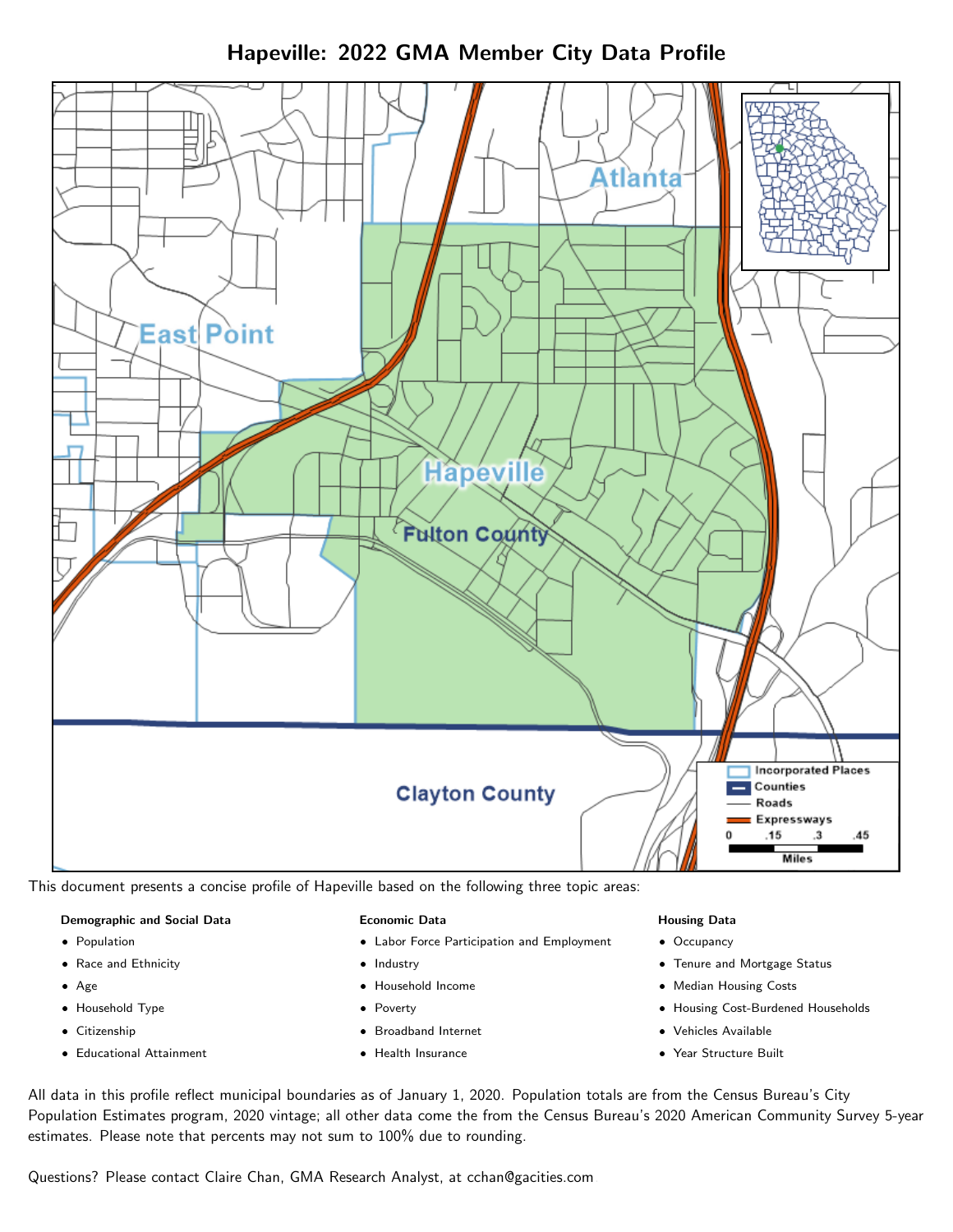# Hapeville: Demographic and Social





**Citizenship** 



Race and Ethnicity



Source: U.S. Census Bureau, City Population Estimates, 2020 vintage Source: American Community Survey, 2020 5-year estimates, table B03002

### Household Type



Source: American Community Survey, 2020 5-year estimates, table B01001 Source: American Community Survey, 2020 5-year estimates, table B11001

#### Educational Attainment



Source: American Community Survey, 2020 5-year estimates, table B05002 Source: American Community Survey, 2020 5-year estimates, table B15002

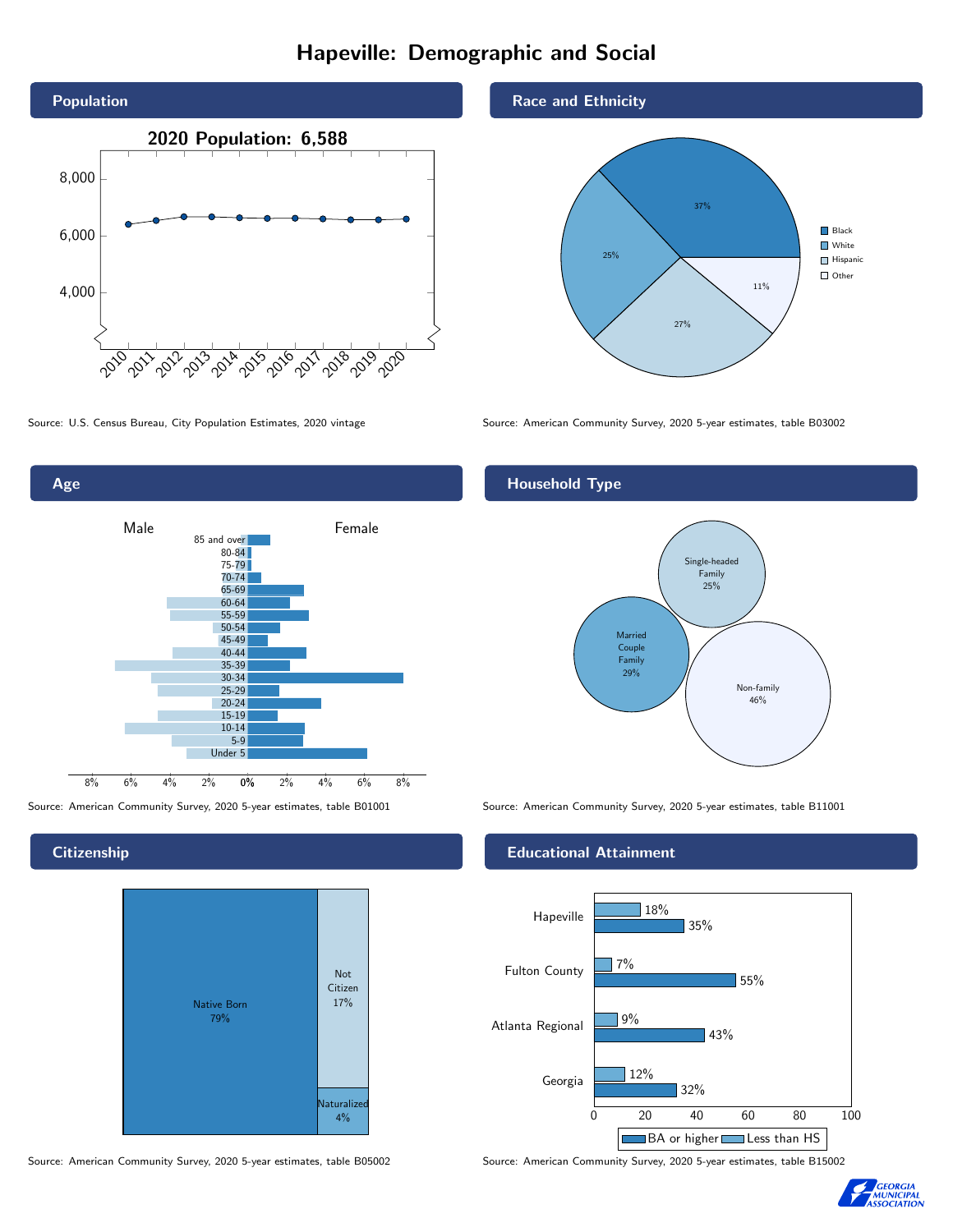# Hapeville: Economic



Source: American Community Survey, 2020 5-year estimates, table B23001 Note: Unemployment rate is based upon the civilian labor force.



Source: American Community Survey, 2020 5-year estimates, tables B19013 and B19025 Source: American Community Survey, 2020 5-year estimates, table B17010



Source: American Community Survey, 2020 5-year estimates, table B28002 Source: American Community Survey, 2020 5-year estimates, table B18135

#### Industry

| Agriculture, forestry, fishing and hunting, and mining      | $1\%$ |
|-------------------------------------------------------------|-------|
| Construction                                                | 8%    |
| Manufacturing                                               | 8%    |
| <b>Wholesale Trade</b>                                      | $1\%$ |
| Retail Trade                                                | $4\%$ |
| Transportation and warehousing, and utilities               | 11%   |
| Information                                                 | 13%   |
| Finance and insurance, real estate, rental, leasing         | $4\%$ |
| Professional, scientific, mgt, administrative, waste mgt    | $7\%$ |
| Educational services, and health care and social assistance | 10%   |
| Arts, entertainment, recreation, accommodation, food        | 25%   |
| service                                                     |       |
| Other services, except public administration                | $7\%$ |
| Public administration                                       | $2\%$ |

Source: American Community Survey, 2020 5-year estimates, table C24030

#### Poverty



#### Health Insurance